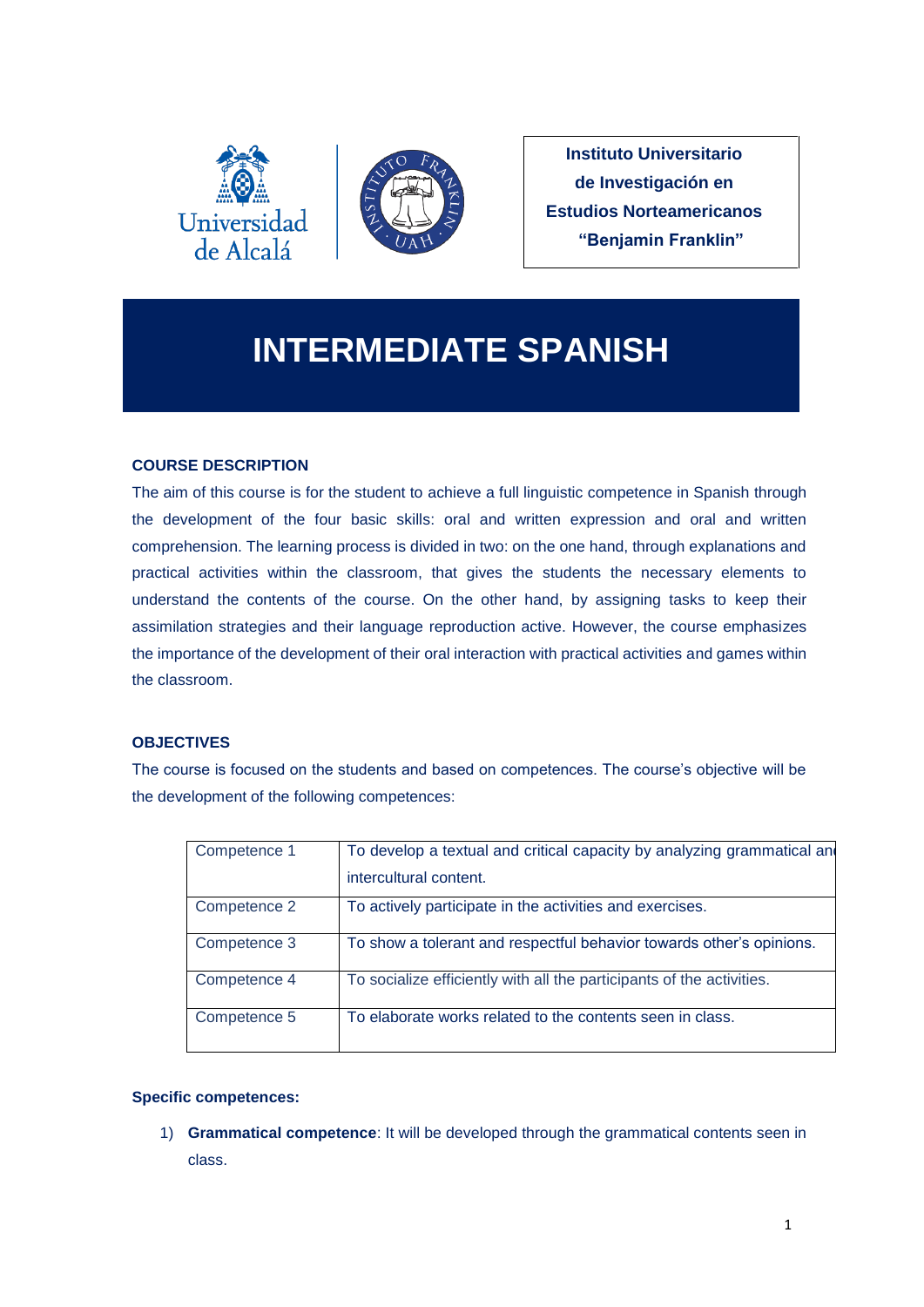- 2) **Pragmatic and intercultural competence**: Through different activities, students will be sensitive with aspects related to the Spanish culture and will establish an intercultural comparative framework with their source culture. The aim is to stimulate the students' linguistic training by giving them the right tools and a cultural foundation so that they can communicate effectively in Spanish. Behaviors and specific linguistic uses from the Spanish culture will be analyzed.
- 3) **Communicate competence**: It will be developed through oral activities linked to the understanding of written texts beyond clause boundaries, taking into account the relationship between language, society and its real application in real contexts of the Spanish culture.

#### **METHODOLOGY**

This course will be taught using the communicative approach of language teaching. The professor will try to build and establish the knowledge of Spanish through theoretical and practical sessions based on interaction. The professor will mostly rely on the class manual and will provide additional materials. Moreover, s/he will use PowerPoint presentations, worksheets, games, songs, audios, videos or Internet apps.

- **Work in groups**: To make the students learn from their peers. The students will work in small groups with the purpose of comparing the contents and results of the activities suggested by the professor.
- **Autonomous work**: To enhance the self-learning ability of the students. The students will carry out individual assignments every day and they will obtain an overall grade by the end of the course.
- **Activities**: To complete student's training in a real life context. Students must participate in in-class activities. These activities will be supplemented by other not mandatory cultural activities outside the classroom, such as visits to museums, cities and Historical and Artistic Heritage of Spain (Museo del Prado and Museo Reina Sofía, Toledo, Segovia and El Escorial).

The aim of this methodology is to give the students the opportunity to practice both the theoretical content, and improve the attitude and skills of the students, so that they can develop the aforementioned competences.

#### **PREPARATION**

Students must prepare and complete the tasks for each class as indicated in the schedule so that the class runs smoothly.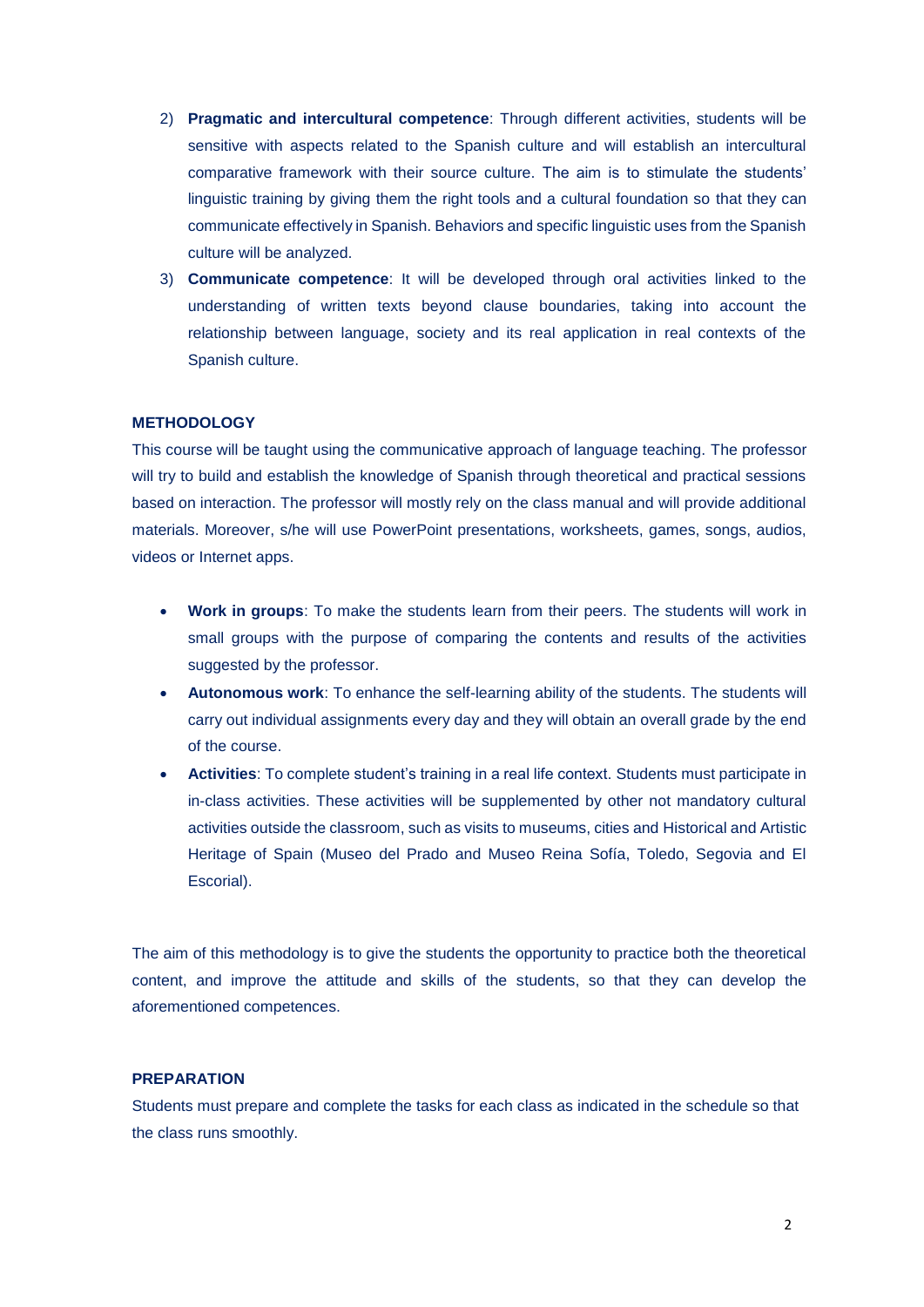Homework is very important because it will allow the students to anticipate the class. This task is fundamental as it will enhance their ability to follow the pace of the class, by facilitating the comprehension of what has been learned

#### **EVALUATION**

The evaluation procedures that will be used will attempt to combine different elements in order to make sure that all the students can develop their skills. Ongoing student work will be the main criterion of the evaluation. Consequently, the overall assessment will be based on students' participation in the theoretical and practical sessions; exercises, projects and written tests; the preparation of oral presentations and participation in the activities of the course. The percentage of the grade that will be assigned to each of the evaluation criteria will be distributed as follows:

| <b>1.Class participation</b><br>Participation must be active.                                                |     |  |
|--------------------------------------------------------------------------------------------------------------|-----|--|
| <b>2.Assignments (Homework)</b>                                                                              |     |  |
| Students must submit the projects assigned by the professor.                                                 |     |  |
| 3. Final presentation                                                                                        | 30% |  |
| Students must deliver an oral presentation about aspects related to the Spanish culture.                     |     |  |
| 4. Midterm exam                                                                                              |     |  |
| There will be a midterm exam in the middle of the course to assess the learning progress of<br>the students. |     |  |
| 5. Final exam                                                                                                |     |  |
| There will be a final exam to assess the development of the competences mentioned above.                     | 20% |  |

- **Class participation (10%)**: Participation must be active, that is to say, the student should not only ask questions but also make comments and participate actively in the discussions expressing his/her own ideas. In addition, the student must deliver in class the exercises provided by the professor. The professor will assess the student's work on a daily basis.
- **Assignments (Homework) (20%)**: The student must do the exercises at home and they will be assessed by the professor on a daily basis.
- **Final presentation (30%):** The student must deliver an oral presentation about a topic related to the Spanish culture. In the first week of the course, the professor will provide all the information.
- **Midterm exam (20%):** The exam will cover the topics studied in class by that time so that the professor can assess the acquisition of all the competences. The exam will include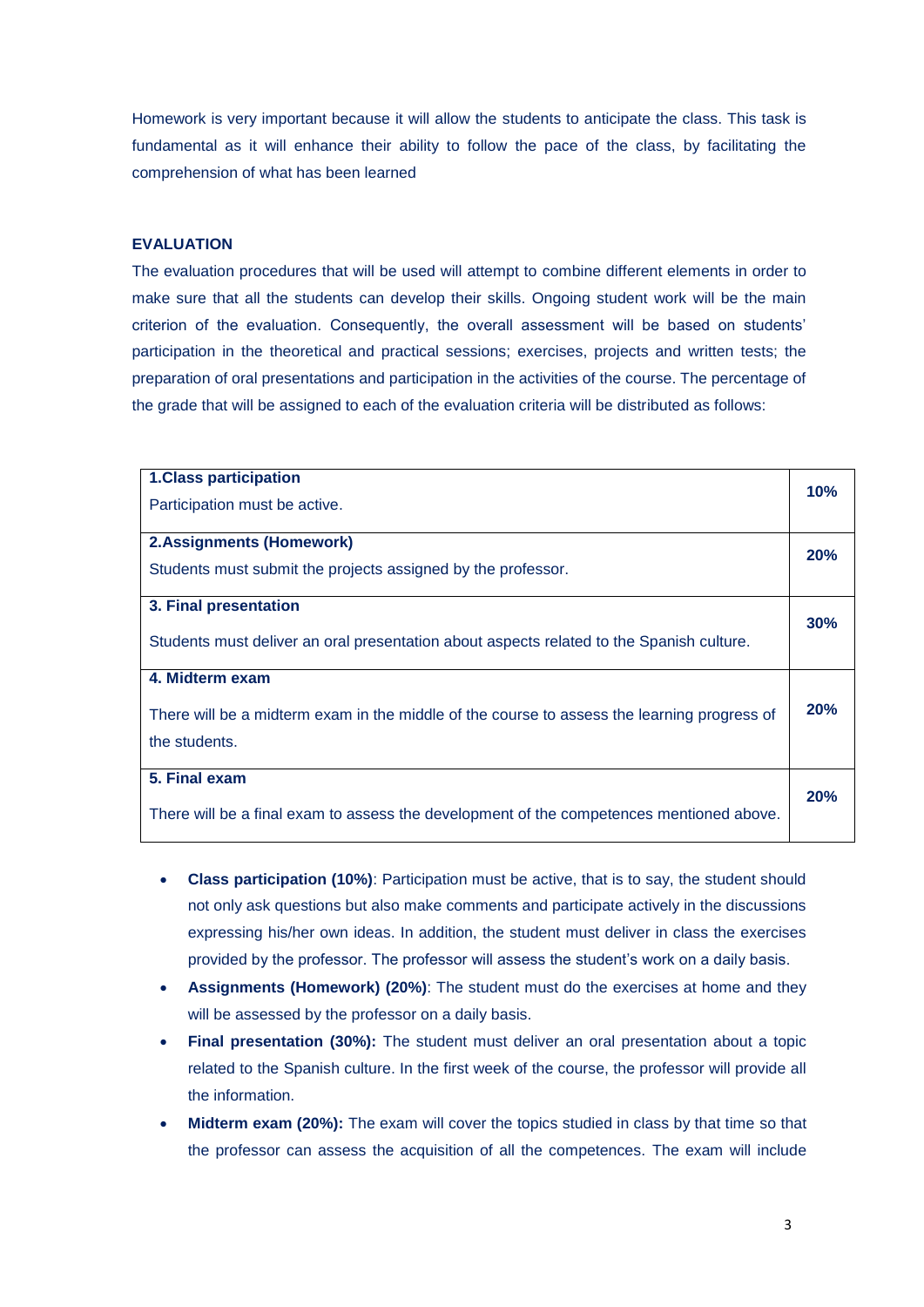exercises, such as an oral comprehension (audio), a reading comprehension (small text) and written expression (write a text).

 **Final exam (20%):** The exam will cover all the topics studied in class so that the professor can assess the acquisition of all the competences. The exam will include the same parts of the midterm exam.

**For any attempt of copying or of plagiarism in the exam, the student will fail the course (grade 0) and he/she will not have the right to any kind of remedial exams.**

## **ATTENDANCE**

Attendance is MANDATORY. If the student is absent for more than the allowed limit (**one class absence in the summer program and two absences in the fall and spring programs**), the final grade will reflect a decrease of **10 points** for each non-attendance that has not been excused by a doctor's certificate or by your Program Director. It is the individual responsibility of the student to make up any missed content about the subject taught in class the day the student was absent.

| <b>CLASS PROGRAM</b>                                                                                       |                      |  |  |
|------------------------------------------------------------------------------------------------------------|----------------------|--|--|
| <b>TOPIC</b>                                                                                               | <b>ASSIGNMENTS</b>   |  |  |
| Presentation of the course.<br>Explanation of the syllabus.                                                | Buy the class manual |  |  |
| Unit 1: El español y tú (I).<br>Regular and Irregular Present Tense.                                       | Assingments          |  |  |
| Unit 1: El español y tú (II). Reflexive verbs costar<br>y sentirse                                         | Assignments          |  |  |
| Unit 1: El español y tú (III). Para / porque.<br>Desde / desde hace / hace que                             | Assignments          |  |  |
| Unit 2: Una vida de película (I). Form and uses<br>of Past Tense.                                          | Assignments          |  |  |
| Unit 2: Una vida de película (II). Empezar a +<br>infinitive. Ir / irse                                    | Assignments          |  |  |
| Unit 2: Una vida de película (III). Time Markers in<br>Past Tense. Prepositions: desde, durante y<br>hasta | Assignments          |  |  |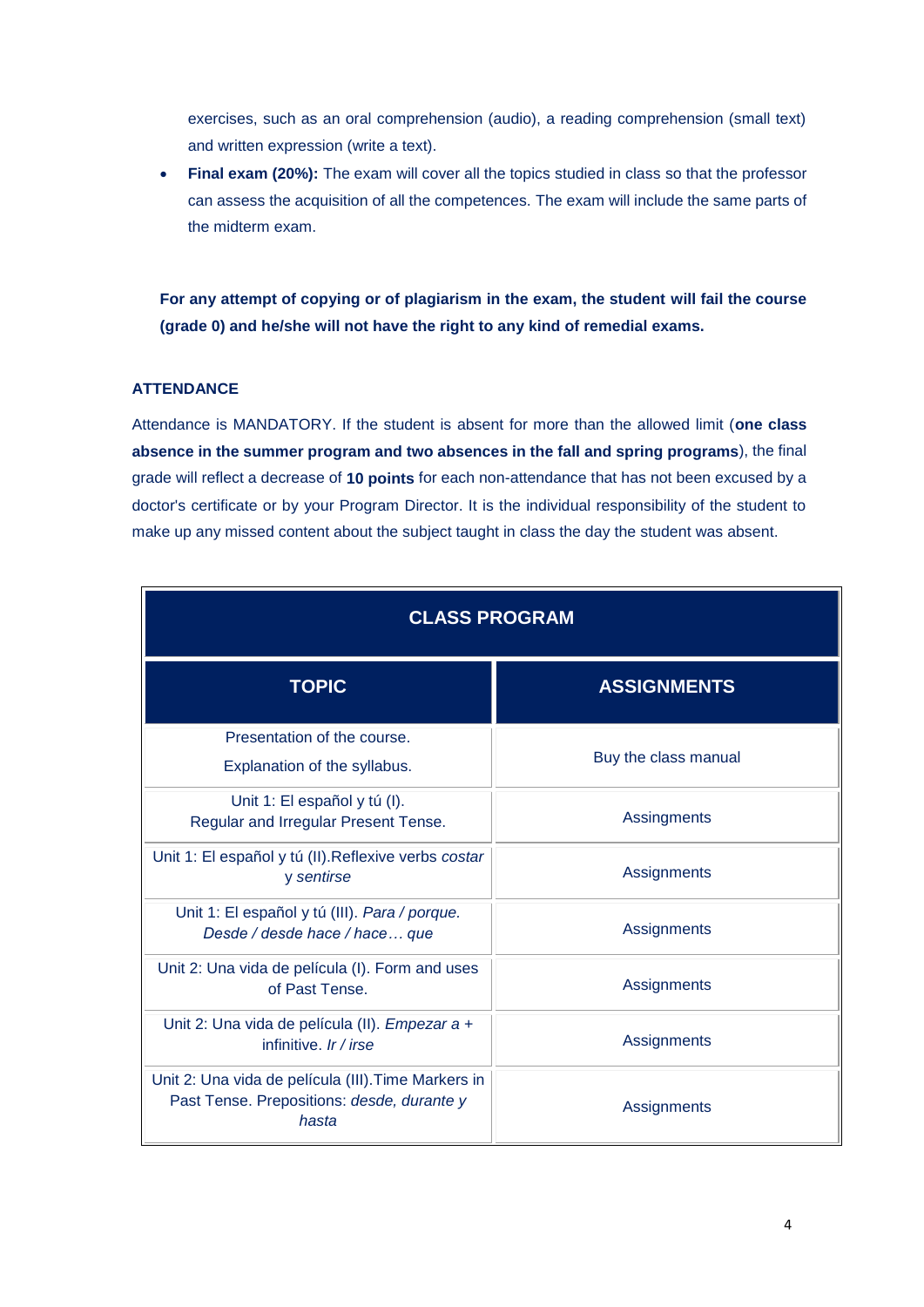| Unit 3: Yo soy así (I). Irregural Present Tenses.                                                                | Assignments |  |  |  |
|------------------------------------------------------------------------------------------------------------------|-------------|--|--|--|
| Unit 3: Yo soy así (II). Demonstrative.                                                                          | Assignments |  |  |  |
| Unit 3: Yo soy así (III). $EI/IA/los/las + de +$<br>noun. $EI/la / \log / \log + que + verb$                     | Assignments |  |  |  |
| Unit 4: Hogar, dulce hogar (I). Comparative.<br>Prepositions: sin, con, debajo, encima, detrás,<br>delante, etc. | Assignments |  |  |  |
| <b>MIDTERM EXAM</b>                                                                                              |             |  |  |  |
| Unit 4: Hogar, dulce hogar (II). Possessive.                                                                     | Assignments |  |  |  |
| Unit 4: Hogar, dulce hogar (III). Uses of ser and<br>estar. Verbs gustar, encantar and preferir                  | Assignments |  |  |  |
| Unit 5: ¿Cómo va todo? (I). The gerund (regular<br>and irregular forms)                                          | Assignments |  |  |  |
| Unit 5: ¿Cómo va todo? (II). Estar + gerund                                                                      | Assignments |  |  |  |
| Unit 5: ¿Cómo va todo? (III). Comparative.<br>Prepositions: sin, con, debajo, encima, detrás,<br>delante, etc.   | Assignments |  |  |  |
| Unit 6: Guía del ocio (I). Past Tense.                                                                           | Assignments |  |  |  |
| Unit 6: Guía del ocio (II). Ya / todavía no. Ir a +<br>infinitive                                                | Assignments |  |  |  |
| Unit 6: Guía del ocio (III). Querer / pensar +<br>infinitive                                                     | Assignments |  |  |  |
| Unit 7: No como carne (I). DO Personal<br>Pronouns.                                                              | Assignments |  |  |  |
| Unit 7: No como carne (II). Impersonal forms<br>with se                                                          | Assignments |  |  |  |
| Unit 7: No como carne (III). Some uses of ser<br>and estar. Y, pero, además                                      | Assignments |  |  |  |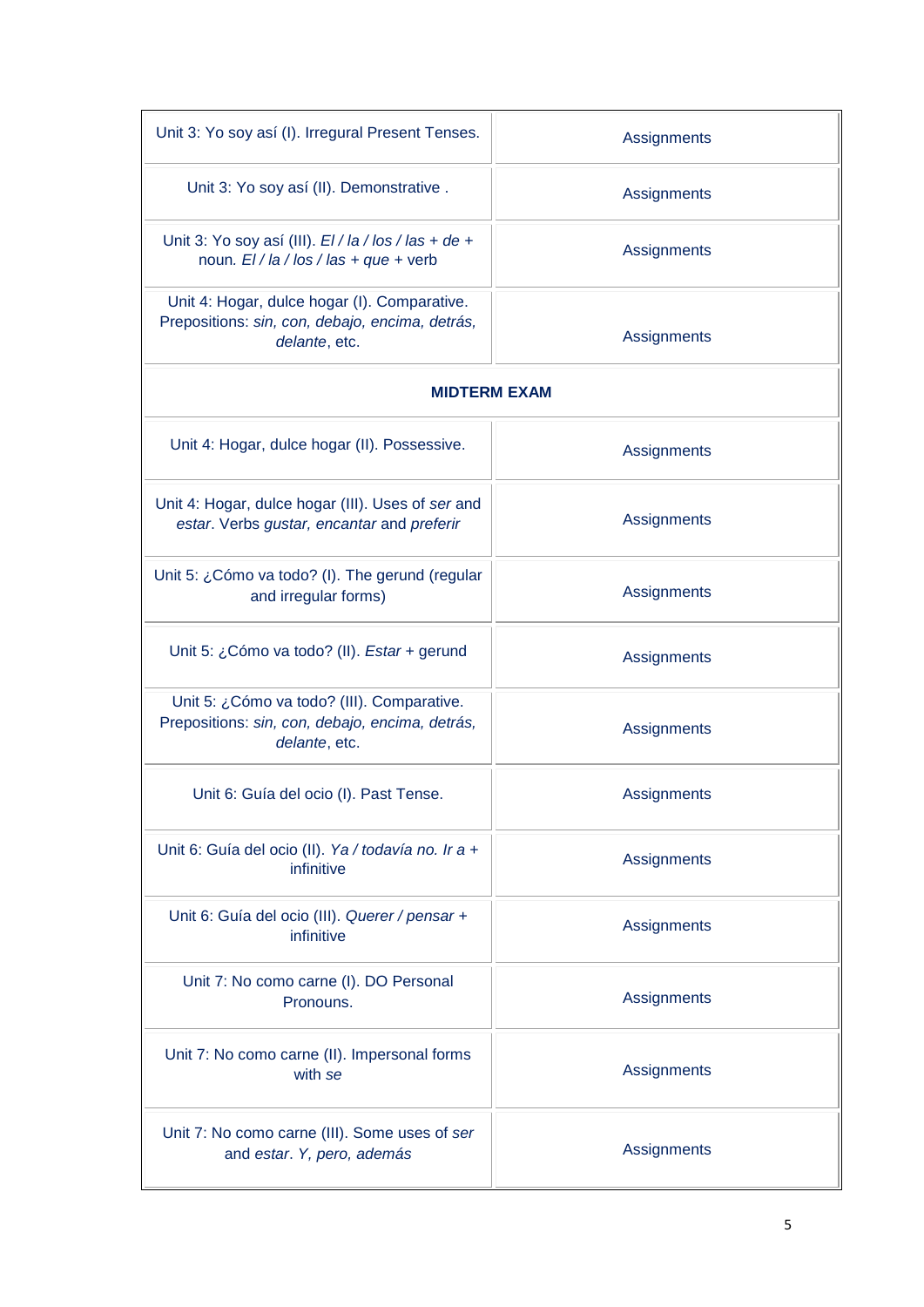| Unit 8: Nos gustó mucho (I). Uses of Past Tense<br>and Past Simple                    | Assignments |  |  |  |
|---------------------------------------------------------------------------------------|-------------|--|--|--|
| Unit 8: Nos gustó mucho (II). Me / te / le / nos /<br>os / les gustaría + infinitive. | Assignments |  |  |  |
| Unit 8: Nos gustó mucho (III). Exclamative<br>Clauses, Review.                        | Assignments |  |  |  |
| Review for the exam and doubts                                                        | Assignments |  |  |  |
| <b>FINAL EXAM</b>                                                                     |             |  |  |  |

**NOTE: This syllabus is subject to change. The final syllabus will be given to students on the first day of class.**

# **BIBLIOGRAPHY**

**\*Textbook:**

*AULA 2, CURSO DE ESPAÑOL (NUEVA EDICIÓN).*

*Editorial Difusión*



## **ADDITIONAL BIBLIOGRAPHY**

**Diccionario:** *Diccionario de español para extranjeros.* Universidad de Alcalá. Editorial Vox.

## **WEBGRAPHY**

- Gramática de la lengua española

**<http://marcoele.com/gramatica/gramatica-a/> <http://marcoele.com/gramatica/gramatica-b/>**